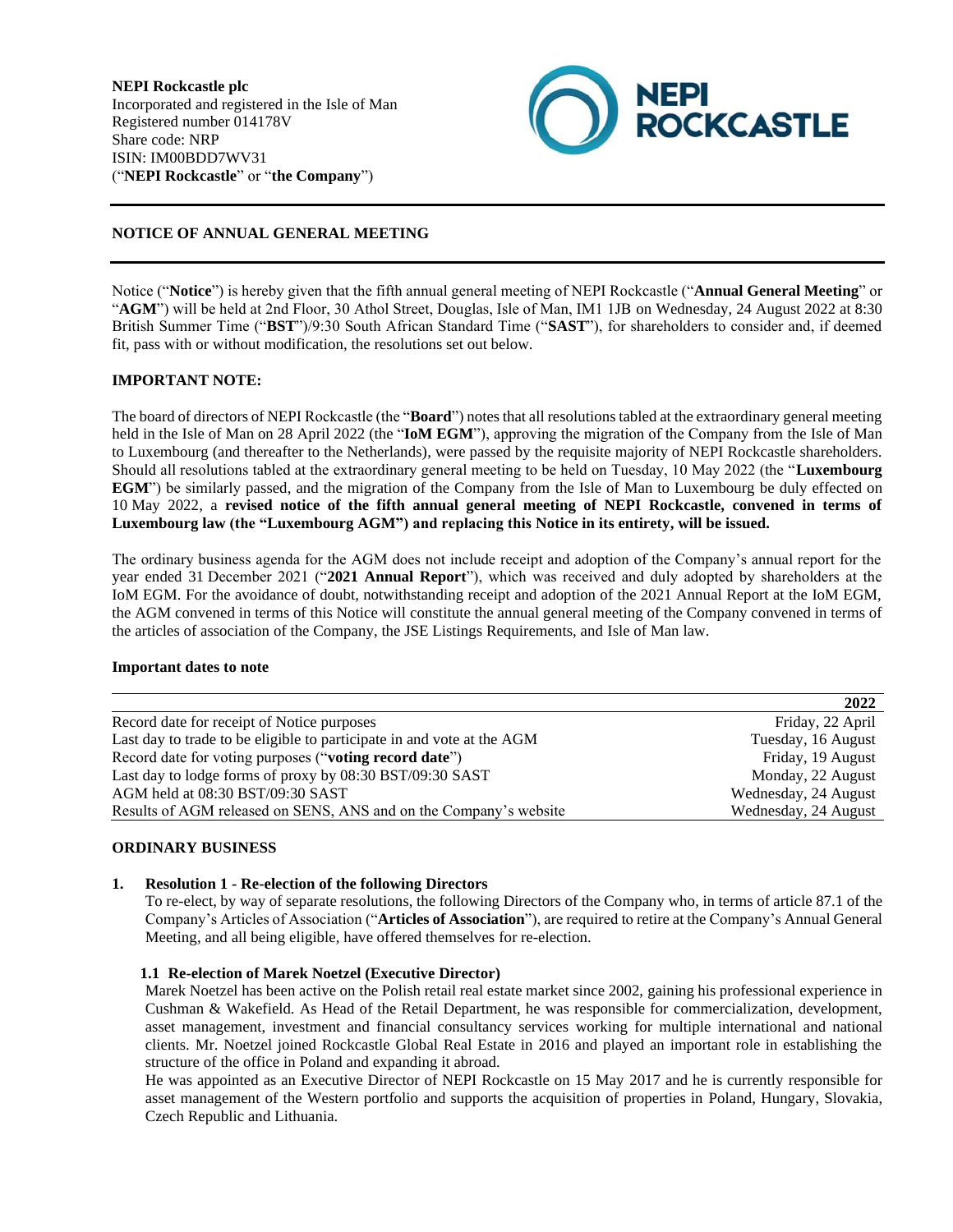## **1.2 Re-election of Antoine Dijkstra (Independent Non-exective Director)**

Antoine Dijkstra started his career at Credit Agricole in Rotterdam, continued in Paris and Frankfurt. Mr. Dijkstra has extensive experience in banking and investment management, with a focus on public sector related entities and financial institutions. He held various board and managing roles within AIG, NIBC (Netherlands), Harcourt Investment Management (Zurich), JPMorgan/Bear Stearns (UK) and Gulf International Bank (Bahrain). Currently, he is a senior advisor to several companies, a member of the board of trustees of SMU University and a member of the executive committee of Cox School of business in Texas, USA.

Mr. Dijkstra was appointed as Independent Non-Executive Director of NEPI in 2016 and Independent Non-Executive Director of NEPI Rockcastle on 15 May 2017.

## **1.3 Re-election of Andries de Lange (Independent Non-exective Director)**

After qualifying as a chartered accountant, Mr. Andries de Lange joined the Industrial Development Corporation of South Africa Limited and then Nedbank Limited where he gained experience in debt finance, debt and equity restructurings and private equity. He joined Resilient REIT Limited, a South African based property focused company which listed on the JSE in 2004, holding several positions including Financial Director between 2006 and 2011, and thereafter Chief Operating Officer from 2011 until 2020.

Mr. de Lange was appointed as non-Independent non-Executive Director of NEPI Rockcastle on 27 May 2020 and was re-categorised as an Independent Non-Executive Director as of March 2022.

The Board, together with the Company's Nomination Committee, has considered the independence, contribution and past performance of each of the Directors standing for re-election and recommends that all of these Directors be reelected to the Board in their respective capacities.

Should all resolutions tabled at the Luxembourg EGM be approved by the requisite majority of NEPI Rockcastle shareholders and all Directors (including those named above) are re-appointed by shareholders under a new mandate with effect from 10 May 2022, no such re-appointed Director will be subject to retirement by rotation at the Luxembourg AGM. The Luxembourg AGM would accordingly not include resolutions for the re-election of one-third of the Directors (those named above or otherwise).

### **2. Resolution 2 - Re-appointment of members of the Audit Committee**

To re-appoint, each by way of separate resolutions, the following Independent Non-Executive Directors as members of the Company's Audit Committee with effect from the close of this Annual General Meeting, whose membership of the Audit Committee is proposed by the Board.

### **2.1. Re-appointment of Andreas Klingen (Chairperson of the Audit Committee)**

Andreas Klingen has more than 25 years of experience in the financial services sector, most of which is in Banking in Central Eastern Europe and the Commonwealth of Independent States ("**CIS**"). He held various senior positions within Investment Banking at Lazard, Frankfurt and JP Morgan, London. Thereafter, he became Head of Group Development of Erste Group, Vienna, and Deputy CEO of Erste Bank, Kiev. He has been working as an independent adviser since 2013. Since 2005, Mr Klingen served as a Supervisory Board member or a non-Executive Director in 14 institutions in 11 different countries in Central Eastern Europe ("**CEE**") and the CIS. He was appointed as an Independent Non-Executive Director of NEPI Rockcastle on 17 April 2019 and as Lead Independent Director on 28 September 2020.

# **2.2. Re-appointment of Andre van der Veer**

After completing a Masters' degree in Banking and Economics during 1991, Andre van der Veer joined Rand Merchant Bank ("**RMB**") where he founded the agricultural commodities and derivatives trading group in 1995. He headed the trading, derivatives structuring and proprietary trading teams and in 2003, joined the RMB Equity Global Markets team. He became head of RMB Equity Proprietary Trading desk in 2009 with a mandate to invest in debt and equity instruments globally. Mr van der Veer founded Foxhole Capital during 2012 as a family business specialising in global real estate securities in the listed and private equity markets. He was a Non-Executive Director of Rockcastle from 2014, and the Chair of the Investment Committee of Rockcastle. Mr van der Veer was appointed as an Independent Non-Executive Director of NEPI Rockcastle on 15 May 2017.

### **2.3 Re-appointment of Antoine Dijkstra**

A summary of Antoine Dijkstra's curriculum vitae is set out in Resolution 1.2.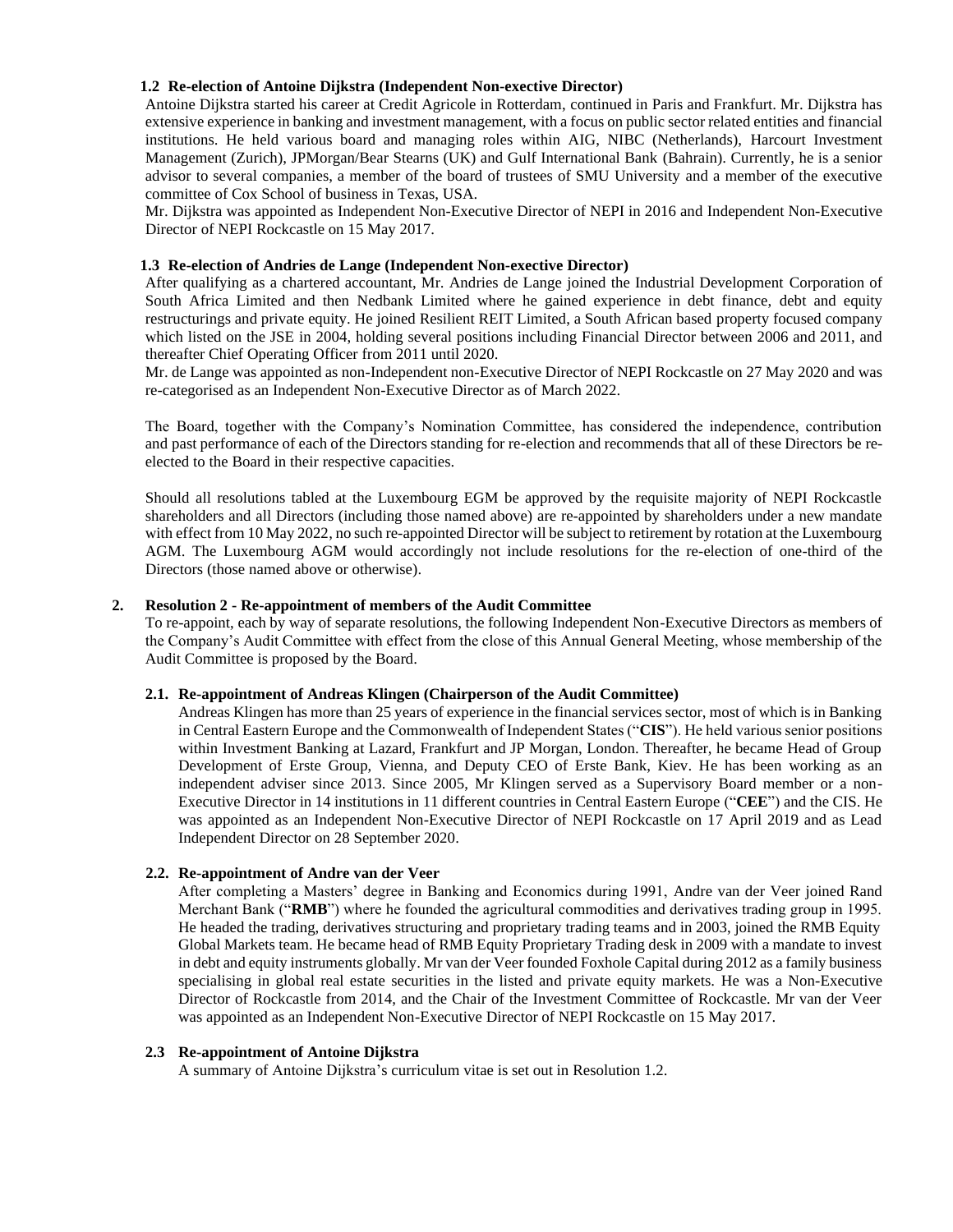## **2.4 Re-appointment of Ana-Maria Mihaescu**

Ana-Maria Mihaescu has 30 years of banking and finance experience. Ms. Mihaescu worked for the International Finance Corporation (IFC) for 20 years, most recently as IFC's Regional Manager for Central and Eastern Europe. In this role, she was responsible for the origination of new business and supervising a portfolio of over \$2 billion, with large exposures in Poland, Romania, Bulgaria and Hungary. She also represented the IFC on the boards of investee companies, banks, leasing companies and private equity funds. Prior to this role, Ms. Mihaescu was the first Country Manager for IFC in Romania. Ms. Ana Maria Mihaescu is an alumnus of the Bucharest Academy of Economic Studies and received a certificate for the International Directors Program from INSEAD. Currently, Ms. Mihaescu is a non-executive director of Medlife (a health provider listed on Romanian Stock Exchange), Raiffeisen Bank Romania and Black Sea Oil & Gas (offshore gas exploration company owned by Carlyle International Energy Partners and EBRD). Ms. Ana Maria Mihaescu was appointed as an Independent Non-Executive Director effective 18 August 2021.

## **3. Resolution 3 – Appointment of Auditor**

To authorise the Directors to undertake a selection process to appoint the auditor of the Company (the "**Auditor**") for the 2022 financial year from one of the large and reputable Big 4 audit companies, subject to the Audit Committee confirming the suitability of the Auditor and designated individual partner.

Should all resolutions tabled at the Luxembourg EGM be passed by the requisite majority of NEPI Rockcastle shareholders, Ernst&Young, *société anonyme*, represented by partner Jesus Orozco, will be appointed as independent auditor (*cabinet de révision agréé*) of the Company (the "**Luxembourg Auditor**") with effect from 10 May 2022 and for a term which will expire upon the effective date of the migration of the Company from Luxembourg to the Netherlands (the "Dutch Migration"). In such instance, the Luxembourg AGM would include a resolution to appoint a Dutch auditor with effect from the Dutch Migration and for the 2022 financial year. Should the resolutions tabled at the Luxembourg EGM fail to be passed and the Company remains domiciled in the Isle of Man, a revised notice of AGM including a named auditor and audit partner in this Resolution 3, will be issued.

### **4. Resolution 4 - Authorising Directors to determine Auditor's remuneration**

To authorise the Directors to determine the Auditor's remuneration, for the period commencing 1 January 2022 to 31 December 2022.

## **5. Resolution 5 - Authorising Directors to determine Non-Executive Directors' remuneration**

To authorise the Directors to determine the Non-Executive Directors' remuneration in accordance with Article 96 of the Articles of Association, effective as from 1 January 2022, as described in the table below:

|                               |        | All amounts in EUR' 000 |
|-------------------------------|--------|-------------------------|
|                               | Member | Chairman                |
| <b>Board of Directors</b>     | 48     |                         |
| Audit committee               | 11     | 18                      |
| Risk and Compliance committee | Q      |                         |
| Investment committee          | 11     | 18                      |
| Remuneration committee        |        | 12                      |
| Nomination committee          |        |                         |
| Sustainability committee      |        |                         |
| Lead Independent Director     |        |                         |

### **6. Resolution 6** - **Authority to give effect to resolutions**

To authorise any Director of the Company or the Company Secretary to sign all such documentation and do all such things as may be necessary for or incidental to the implementation of all of the resolutions proposed at the Annual General Meeting, subject to such resolutions being passed by the shareholders in accordance with and subject to the terms thereof.

In terms of the Articles of Association, in order for each of resolutions 1 to 6 above to be adopted, such resolutions must be approved by a shareholder or shareholders holding a majority in excess of 50% of the voting rights exercisable by shareholders at the AGM, present in person or represented by proxy.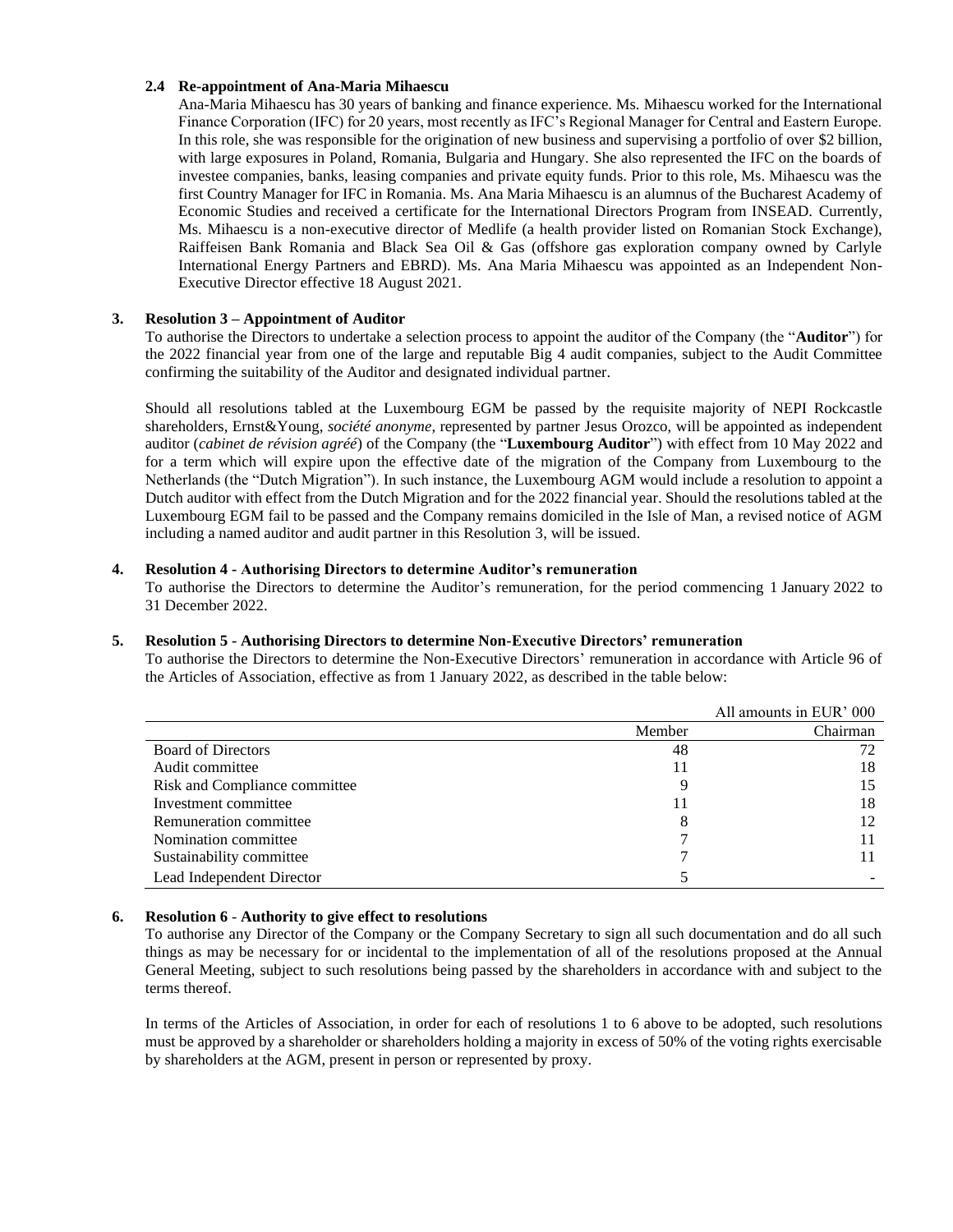## **SPECIAL BUSINESS**

### **7. Resolution 7 - General authority to issue shares for cash**

To authorise, subject to the restrictions set out below and subject to the provisions of the Articles of Association, the JSE Listings Requirements, the Isle of Man Companies Act 2006 ("**Companies Act 2006**") or the requirements of any other exchange on which the Company is listed, the Board, until this authority lapses at the next annual general meeting of the Company, provided that this authority shall not extend beyond 15 months, to allot and issue shares of the Company (including the grant or issue of options or convertible securities that are convertible into an existing class of shares or instruments which are or may be compulsorily convertible into shares of an existing class) for cash (or for the extinction or payment of any liability, obligation or commitment, restraint or settlement of expenses), as if article 5.2 of the Articles of Association (pre-emption rights on allotment) did not apply, on the following basis:

- a) The shares which are the subject of the issue for cash must be of a class already in issue or, where this is not the case, must be limited to such shares or rights as are convertible into a class already in issue;
- b) The allotment and issue of shares for cash shall be made only to persons qualifying as 'public shareholders', as defined in the JSE Listings Requirements, and not to 'related parties';
- c) The total aggregate number of shares which may be issued for cash in terms of this authority may not exceed 60 899 490 shares, being 10% of the Company's issued shares as at the date of the Notice. Accordingly, any shares issued under this authority prior to this authority lapsing shall be deducted from the 60 899 490 shares that the Company is authorised to issue in terms of this authority for the purpose of determining the remaining number of shares that may be issued in terms of this authority;
- d) In the event of a sub-division or consolidation of shares prior to this authority lapsing, the existing authority shall be adjusted accordingly to represent the same allocation ratio;
- e) The maximum discount at which shares may be issued is 5% of the weighted average traded price of such shares measured over the 30 business days prior to the date that the price of the issue is agreed between the Company and the party subscribing for the shares (or, in the case of instruments which are or may be compulsorily convertible into shares of any existing class, the date that such instruments are issued); and
- f) After the Company has issued shares for cash which represent, on a cumulative basis, within the period that this authority is valid, 5% or more of the number of shares in issue prior to that issue, the Company shall publish an announcement containing full details of the issue, including the number of shares issued, the average discount to the weighted average trade price of the shares over the 30 days prior to the date that the issue is agreed in writing and an explanation of the intended use of the funds.

For the avoidance of doubt, the number of shares that may be issued for cash in terms of this resolution shall exclude any shares issued in terms of the NEPI Rockcastle Incentive Plan, as well as any shares issued in terms of resolution 8 below in respect of a dividend reinvestment option.

In terms of the Articles of Association and JSE Listings Requirements, in order for resolution 7 to be adopted, such resolution must be approved by a shareholder or shareholders holding at least 75% of the voting rights exercisable by shareholders at the AGM, present in person or represented by proxy.

## **8. Resolution 8 - Specific authority to issue shares pursuant to a reinvestment option**

To authorise the Board, by way of a specific standing authority, to issue ordinary shares, as and when they deem appropriate, for the exclusive purpose of affording shareholders opportunities from time to time to elect to reinvest their dividends in new shares of the Company pursuant to a reinvestment option, subject to the provisions of the JSE Listings Requirements, the Articles of Association and, to the extent required, the Companies Act 2006.

In order for resolution 8 to be adopted, such resolution must be approved by a shareholder or shareholders holding a majority in excess of 50% of the voting rights exercisable by shareholders at the AGM, present or represented by proxy.

### **9. Resolution 9 - General authority to repurchase shares**

To authorise the Company or any of its subsidiaries by way of a general authority to acquire shares issued by the Company, subject to the Articles of Association, the Companies Act 2006, the requirements of any exchange on which the Company is listed, and subject to the following provisions of the JSE Listings Requirements:

a) The Company (or any subsidiary) is duly authorised by the Articles of Association to do so;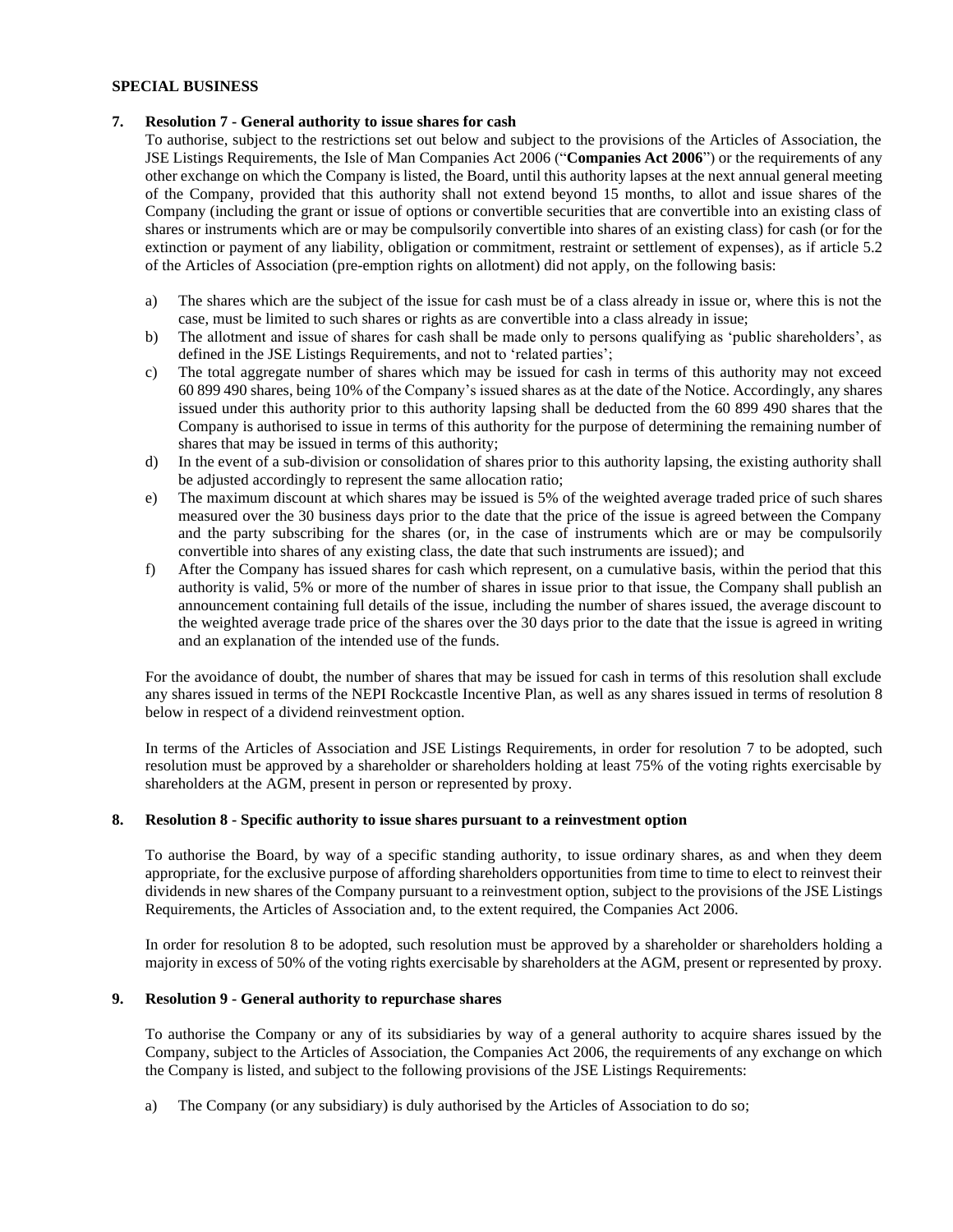- b) Acquisitions of shares in the aggregate in any one financial year may not exceed 20% (or 10% where the acquisitions are effected by a subsidiary) of the Company's issued ordinary share capital as at the date of passing this resolution;
- c) Any acquisition of ordinary shares shall be purchased through the order book operated by the trading system of the JSE, and done without any prior understanding or arrangement between the Company and/or the relevant subsidiary and the counterparty (provided that if the Company purchases its own ordinary shares from any wholly owned subsidiary of the Company for the purposes of cancelling such treasury shares pursuant to this general authority, the above provisions will not be applicable to such purchase transaction);
- d) In determining the price at which shares issued by the Company are acquired by it or any of its subsidiaries in terms of this general authority, the maximum premium at which such shares may be acquired will be 10% of the weighted average of the market value on the JSE over the 5 business days immediately preceding the repurchase of such shares;
- e) At any point in time the Company (or any subsidiary) may appoint only one agent to effect repurchases on its behalf;
- f) The Board must resolve that the repurchase is authorised, that the Company and its subsidiaries have passed the solvency and liquidity test and that, since that test was performed, there have been no material changes to the financial position of the group;
- g) Repurchases may not take place during a prohibited period (as defined in paragraph 3.67 of the JSE Listings Requirements) unless a repurchase programme is in place (where the dates and quantities of shares to be repurchased during the prohibited period are fixed) and has been submitted to the JSE in writing prior to the commencement of the prohibited period. The Company will instruct an independent third party, which makes its investment decisions in relation to the Company's securities independently of, and uninfluenced by, the Company, prior to the commencement of the prohibited period to execute the repurchase programme submitted to the JSE;
- h) This general authority shall be valid until the Company's next annual general meeting, provided that it shall not extend beyond 15 months from the date of passing this resolution; and
- i) An announcement will be published as soon as the Company or any of its subsidiaries have acquired shares constituting, on a cumulative basis, 3% of the number of shares in issue prior to the granting of the repurchase authority and pursuant to which the aforesaid threshold is reached, and for each 3% in aggregate acquired thereafter, containing full details of such repurchases.

In accordance with the JSE Listings Requirements the Directors record that although there is no immediate intention to effect a repurchase of the shares of the Company, the Directors may utilise this general authority to repurchase shares as and when suitable opportunities present themselves, which may require expeditious and immediate action. The Directors undertake that, after considering the maximum number of shares that may be repurchased and the price at which the repurchases may take place pursuant to the general authority, for a period of 12 months after the date of the Notice:

- The Company and the group will, in the ordinary course of business, be able to pay its debts;
- The consolidated assets of the Company and the group fairly valued in accordance with International Financial Reporting Standards, will exceed the consolidated liabilities of the Company and the group fairly valued in accordance with International Financial Reporting Standards; and
- The Company's and the group's share capital, reserves and working capital will be adequate for ordinary business purposes.

The following additional information, some of which appears in the 2021 Annual Report published on 24 March 2022, is provided in terms of paragraph 11.26 of the JSE Listings Requirements for purposes of this general authority:

- Major beneficial shareholders page 214.
- Capital structure of the Company page 255.

# **The reason for and effect of resolution 9:**

The reason for resolution 9 is to afford the Company a general authority to effect a repurchase of the Company's shares. The effect of the resolution will be that the Directors will have the authority, subject to the JSE Listings Requirements, the Articles of Association and Companies Act 2006 and the requirements of any other exchange on which the Company is listed, to effect repurchases of the Company's shares.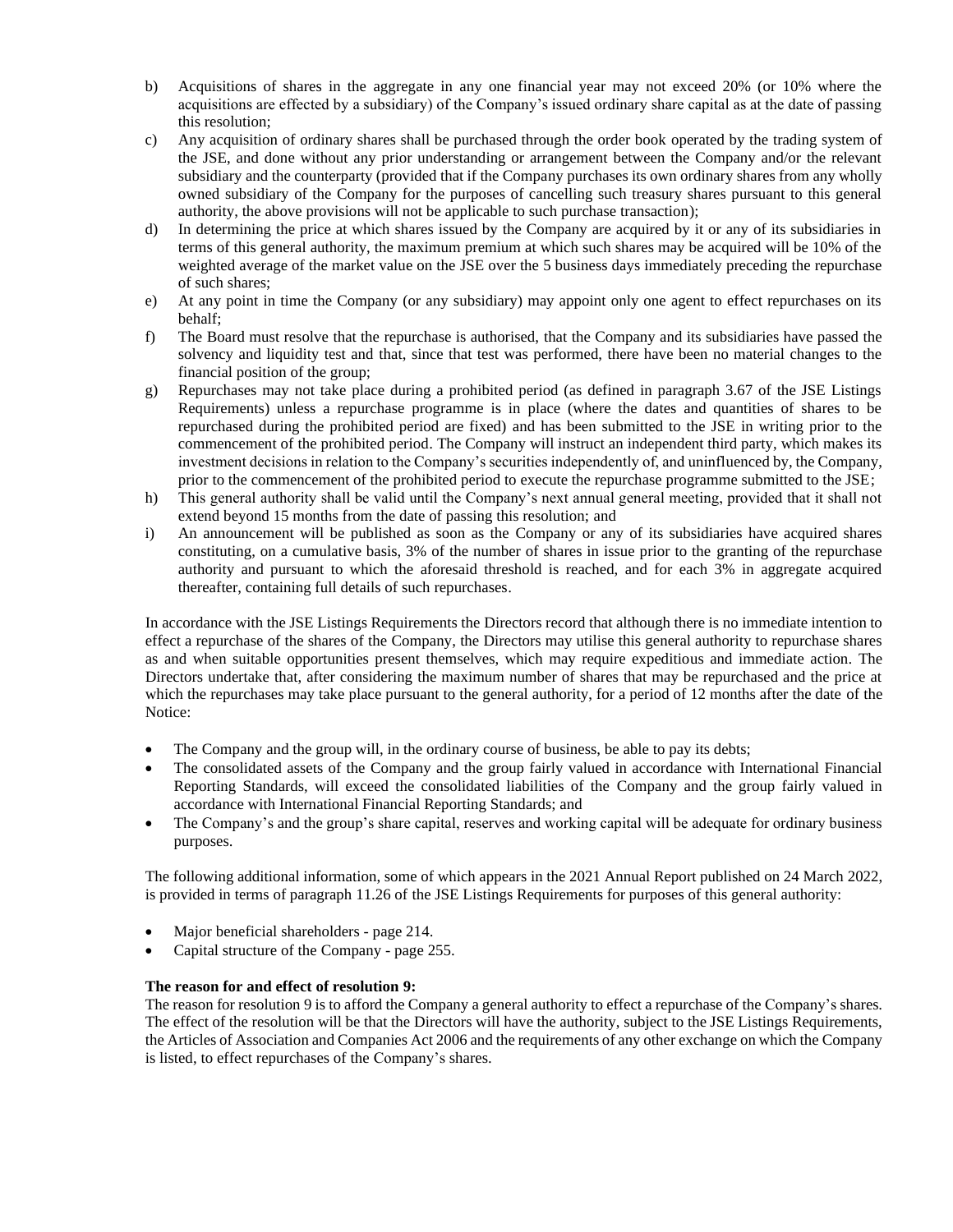### **Directors' responsibility statement**

The Directors, whose names appear in this Notice, collectively and individually accept full responsibility for the accuracy of the information pertaining to this resolution and certify that, to the best of their knowledge and belief, there are no facts that have been omitted which would make any statement false or misleading, and that all reasonable enquiries to ascertain such facts have been made and that the resolution contains all information required by the JSE Listings Requirements.

### **Material changes**

Other than the facts and developments reported on in the 2021 Annual Report and the announcements publicly available on the Company's corporate website [www.nepirockcastle.com](http://www.nepirockcastle.com/) following the date of publication of the 2021 Annual Report, there have been no material changes in the affairs or financial position of the Company and its subsidiaries since the date of signature of the audit report for the financial year ended 31 December 2021 and up to the date of this Notice.

In order for resolution 9 to be adopted, such resolution must be approved by a shareholder or shareholders holding at least 75% of the voting rights exercisable by shareholders at the AGM, present or represented by proxy.

### **10. Non-binding resolution 1 - Endorsement of Remuneration Policy**

For shareholders to endorse, through a non-binding advisory vote, NEPI Rockcastle's Remuneration Policy (excluding the remuneration of Non-Executive Directors).

The Remuneration Policy is included in the 2021 Annual Report on pages 141-145 available on [www.nepirockcastle.com.](http://www.nepirockcastle.com/)

*Explanatory note: In terms of the King IV Report on Corporate Governance in South Africa ("King IV"), an advisory vote should be obtained from shareholders on the Company's Remuneration Policy. The vote allows shareholders to express their view on the Remuneration Policy, a summary of which is contained in the 2021 Annual Report.*

## **11. Non-binding resolution 2 - Endorsement of Remuneration Implementation Report**

For shareholders to endorse, through a non-binding advisory vote, NEPI Rockcastle's Remuneration Implementation Report, as set out on pages 146-150 of the 2021 Annual Report and Note 37 of the annual financial statements, available on [www.nepirockcastle.com.](http://www.nepirockcastle.com/)

*Explanatory note: In terms of King IV, an advisory vote should be obtained from shareholders on the Company's Remuneration Implementation Report. The vote allows shareholders to express their view on the Remuneration Implementation Report which is contained in the 2021 Annual Report.* 

*In the event that either the Remuneration Policy or the Remuneration Implementation Report, or both, are voted against by 25% or more of the voting rights exercised, the Board is committed to actively engaging with shareholders in this regard, in order to address all legitimate and reasonable objections and concerns.*

Shareholders are advised to contact the Company by email at [office@nepirockcastle.com](mailto:officeiom@nepirockcastle.com) should they wish to receive more information pertaining to the Annual General Meeting.

# **VOTING AND QUORUM**

Shareholders are encouraged to vote through proxy at the AGM.

No business shall be transacted at the AGM unless a quorum is present when the meeting proceeds to business, but the absence of a quorum shall not preclude the choice or appointment of a chairman of the AGM (the "**Chairman**"), which shall not be treated as part of the business of the AGM.

Three persons entitled to attend and to vote on the business to be transacted, each being a shareholder present in person or represented by a proxy, or one person entitled to attend and to vote on the business to be transacted, being a shareholder able to exercise in aggregate at least 25% (twenty-five per cent) of all the voting rights that are able to be exercised on at least one matter to be decided at the meeting and being present in person or by proxy, shall be a quorum.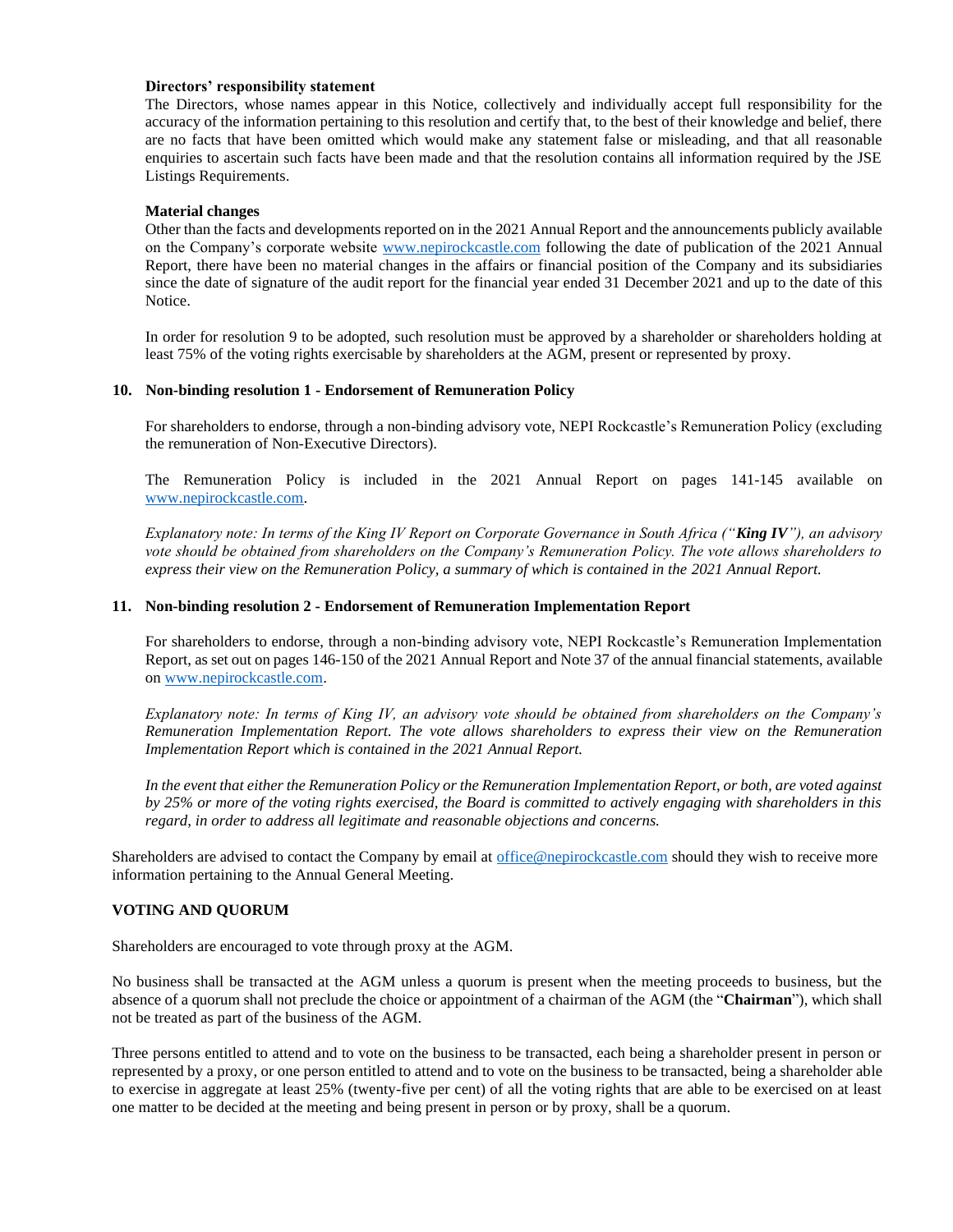In accordance with the Company's Articles of Association, if within 15 (fifteen) minutes (or such longer interval not exceeding one hour as the Chairman in his absolute discretion thinks fit) from the time appointed for the holding of the AGM a quorum is not present, or if during a meeting such a quorum ceases to be present, the AGM shall stand adjourned to later on the same day, to the same day in the next week at the same time and place, or to such other day and at such time and place as the Chairman (or, in default, the Board) may determine, being not less than 14 (fourteen) days nor more than 28 (twentyeight) days thereafter.

If at such adjourned meeting a quorum is not present within 15 (fifteen) minutes from the time appointed for holding the AGM, one shareholder present in person or by proxy shall be a quorum. If no such quorum is present or, if during the adjourned AGM a quorum ceases to be present, the adjourned AGM shall be dissolved. The Company shall give at least 7 (seven) clear days' notice of any meeting adjourned through lack of quorum (where such meeting is adjourned to a day being not less than 14 (fourteen) days nor more than 28 (twenty-eight) days thereafter).

Every shareholder who is present in person or by proxy shall on a show of hands have one vote and shall on a poll have one vote for each share of which he is the holder.

### **ATTENDANCE AND VOTING RIGHTS IN RESPECT OF SECURITIES TRADED ON THE JSE AND A2X**

Only holders of beneficial entitlement to NEPI Rockcastle shares traded on the JSE and A2X ("**SA Shareholders**") on the voting record date are entitled to attend and vote at the AGM.

SA Shareholders are advised to contact the Central Securities Depository Participant ("**CSDP**") or broker (or their nominee) through which they hold beneficial entitlement to NEPI Rockcastle shares in order to provide such CSDP or broker with their instructions regarding their attendance and voting at the AGM.

- SA Shareholders who wish to attend the AGM in person (or companies that wish to authorise a representative to attend the AGM in person) must instruct their CSDP or broker to request a letter of representation on their behalf.
- Those who are unable to attend the AGM in person but wish to be represented, must furnish their voting instructions to their CSDP or broker.

Furnishing voting instructions shall not preclude a SA Shareholder from attending in person at the AGM, provided such SA Shareholder obtains a letter of representation.

All requests and instructions must be made and provided subject to the mandate with, and within the time specified by, the relevant CSDP or broker. **SA Shareholders must not themselves complete the attached form of proxy.**

CSDPs and brokers should in turn send all (i) requests for letters of representation and (ii) voting instructions received from SA Shareholders to PLC Nominees Proprietary Limited ("**PLC Nominees**") in electronic format via email to corporateactions@strate.co.za. **CSDPs and brokers should ensure that all communications are received within the time frame specified to them by PLC Nominees.** 

To be valid and effective, PLC Nominees must send all completed letters of representation and total voting instructions received from CSDPs and brokers, through the completion of the attached form of proxy, to Computershare Investor Services Proprietary Limited via email to [proxy@computershare.co.za](mailto:proxy@computershare.co.za) to be received no later than 08:30 BST / 09:30 SAST on Monday, 22 August 2022. **Letters of representation and forms of proxy received after this time will be null and void, and associated votes will not be counted.**

# **ATTENDANCE AND VOTING RIGHTS IN RESPECT OF SECURITIES TRADED ON EURONEXT AMSTERDAM**

Only holders of beneficial entitlement to NEPI Rockcastle shares traded on Euronext Amsterdam on the voting record date, after processing all settlements of that day, and who are registered as such in the records that are kept by the banks and agents that are defined as intermediaries pursuant to the Securities Giro Transfer Act (*Wet giraal effectenverkeer*) ("**Intermediaries**") are entitled to attend and vote at the AGM, provided that such shareholders have complied with the registration and notification requirements described in the Notice (the "**Euronext Shareholders**").

Euronext Shareholders who wish to attend the AGM either in person or by proxy must register themselves. Registration requests may be submitted until and including Monday, 22 August 2022, 18:00 CEST. Euronext Shareholders may register through the Intermediary with whom their shares are registered.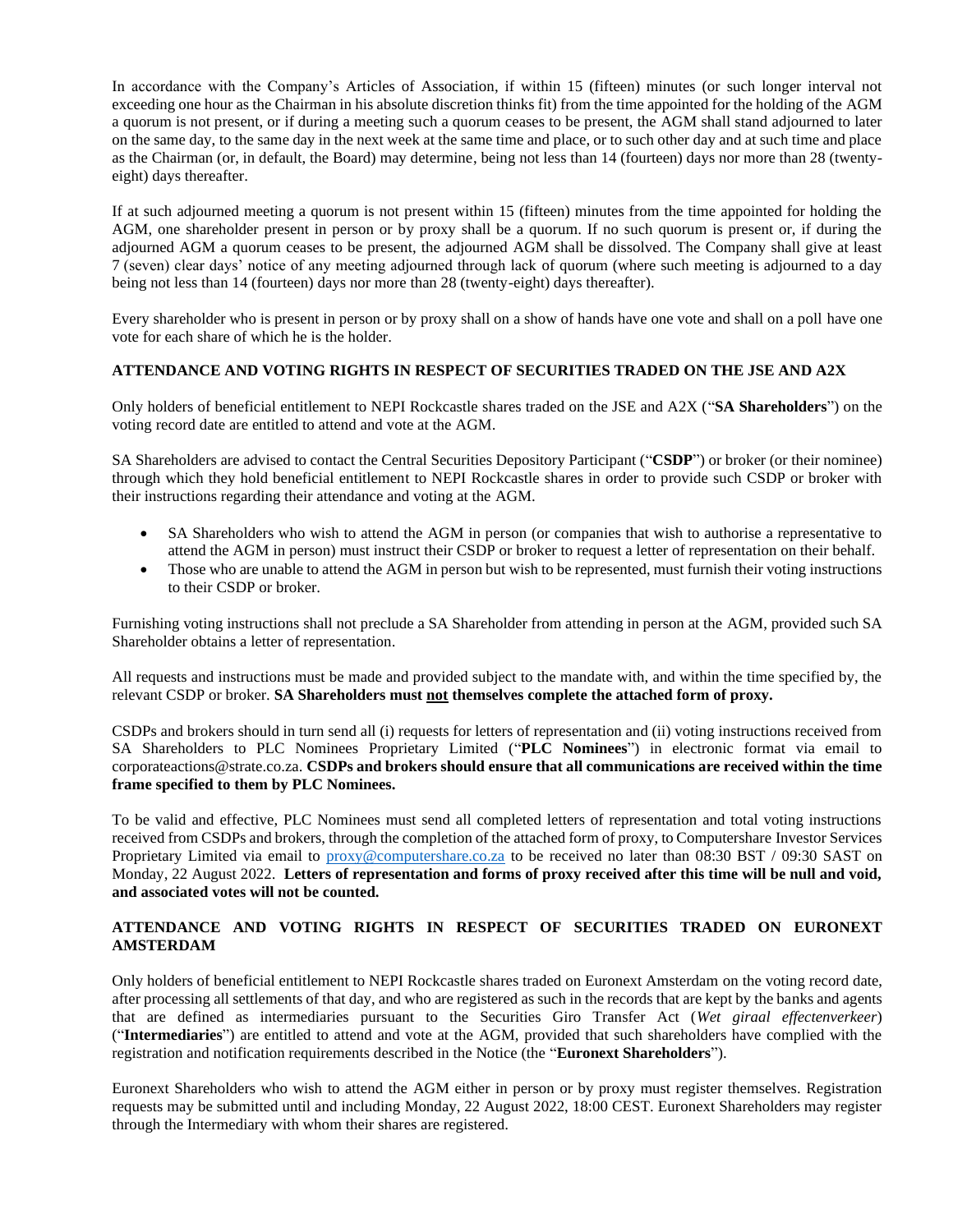The Intermediaries must issue an electronic statement to ING Bank N.V. ("**ING**") no later Monday, 22 August 2022, 18:00 CEST, quoting the number of shares that the Euronext Shareholder holds as of the voting record date and for which number of shares registration for the AGM is requested. At the moment of registration, the Intermediaries are requested to state the complete address details of the relevant Euronext Shareholder, to enable proper verification of share ownership as at the voting record date.

The Euronext Shareholder will receive a confirmation of registration from ING via the Intermediary, by e-mail or by regular mail. This confirmation of registration shall serve as an entry ticket to the AGM. Euronext Shareholders, or their proxies, who wish to attend the AGM in person must bring to the AGM the confirmation of registration and a proof of their identity (in the form of a non-expired identity card or passport) or where the shareholder is a legal entity, also proof of authority to act as an authorised representative of such legal entity. ING's contact details are set out below:

### **ING Bank N.V.**

Issuer Services Foppingadreef 7 1102 BD Amsterdam The Netherlands Tel: +31 20 5762716 Email: iss.pas@ing.com

**By order of the Board** NEPI Rockcastle plc

29 April 2022

**Company Secretary** Cornelius Eduard Cassell

**Registered office of the Company** 2nd Floor, 30 Athol Street, Douglas, Isle of Man, IM1 1JB (Postal address as above)

### **Board of Directors**

George Aase (Chairman)\* Rüdiger Dany (Interim CEO) ˜ Eliza Predoiu (Interim CFO) ˜ Marek Pawel Noetzel ˜ Andre van der Veer \* Andries de Lange \* Antoine Dijkstra \* Andreas Klingen\* Jonathan Lurie \* Ana Maria Mihaiescu\* Steven Brown ˆ

ˆ Non-Independent Non-Executive

- \* Independent Non-Executive
- ˜ Executive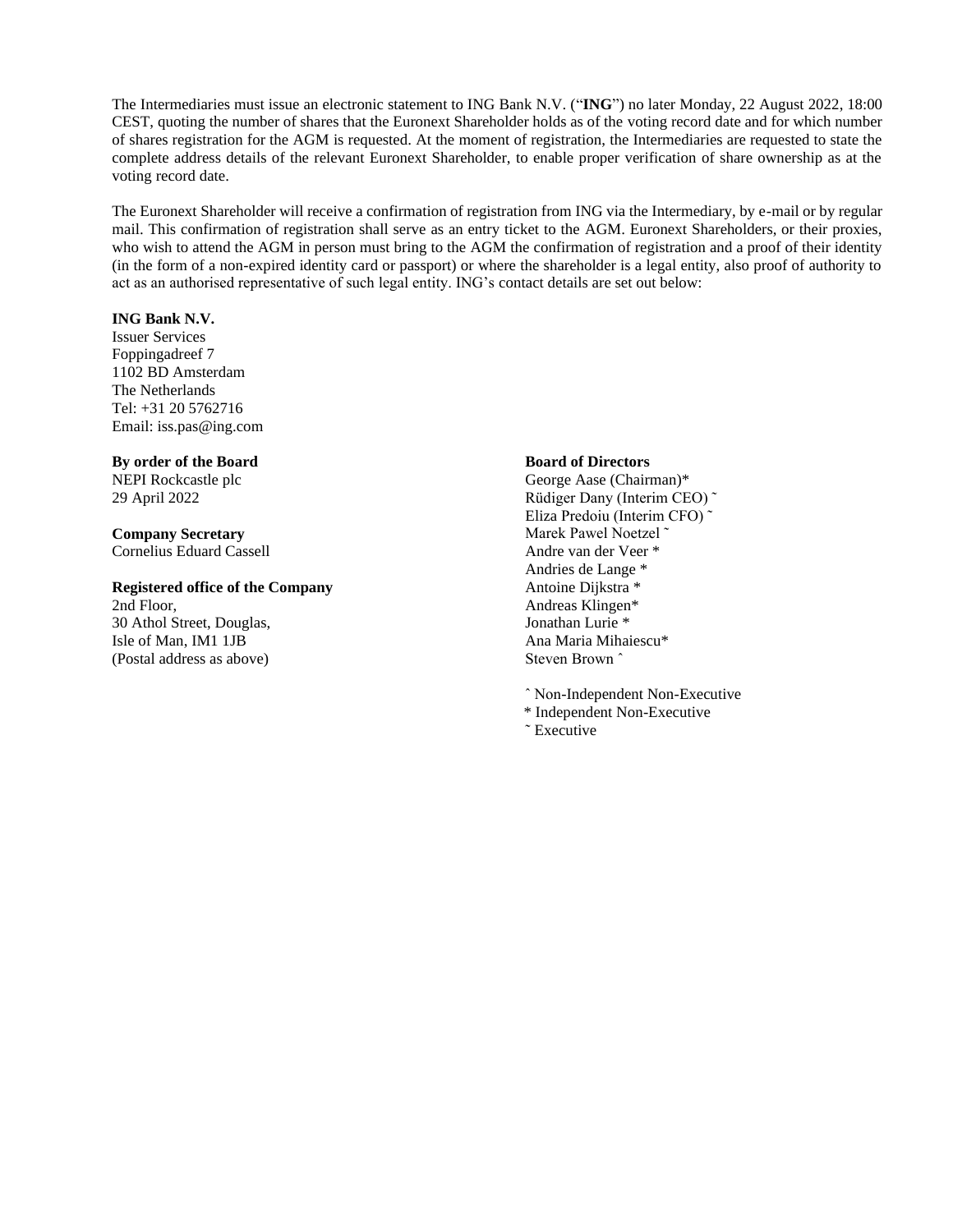**NEPI Rockcastle plc** Incorporated and registered in the Isle of Man Registered number 014178V Share code: NRP ISIN: IM00BDD7WV31 ("**NEPI Rockcastle**" or "**the Company**")



# **FORM OF PROXY**

Where appropriate and applicable, the terms defined in the notice to which this form of proxy is attached ("**the Notice**") bear the same meanings in this form of proxy.

This form of proxy relates to the annual general meeting of shareholders of the Company to be held at 2nd Floor, 30 Athol Street, Douglas, Isle of Man, IM1 1JB on Wednesday, 24 August 2022 at 8:30 BST/9:30 BST, for shareholders to consider and, if deemed fit, pass with or without modification the resolutions set out in the Notice, or any other adjourned or postponed date and time.

**THIS FORM OF PROXY IS FOR USE ONLY BY PLC NOMINEES. While CSDPs or brokers may use this form of proxy to furnish voting instructions of SA Shareholders to PLC Nominees, it is the responsibility of PLC Nominees to communicate such voting instructions to the Transfer Secretaries (as defined below) in the manner specified in the Notice. Any form of proxy completed by a CSDP or broker and submitted to PLC Nominees is not a valid instrument of proxy binding on the Company.** 

Any person (whether a shareholder of the Company or not) may be appointed to act as a proxy.

This form of proxy should be submitted to Computershare Investor Services Proprietary Limited (the "**Transfer Secretaries**") by email to [proxy@computershare.co.za](mailto:proxy@computershare.co.za) to be received no later than 08:30 BST/ 09:30 SAST on Monday, 22 August 2022.

Please complete the details below in BLOCK LETTERS.

### I/We **PLC NOMINEES PROPRIETARY LIMITED**

### of (Address) **TOWER 1, THE MARC, 129 RIVONIA RD, SANDOWN, SANDTON, 2196, SOUTH AFRICA**

being the holder of ordinary shares in the capital of NEPI Rockcastle

shares hereby appoint the Chairman of the AGM

as my/our proxy to attend and speak and to vote for me/us and on my/our behalf at the AGM and at any adjournment or postponement thereof, for the purpose of considering and, if deemed fit, passing, with or without modification, the resolutions to be proposed at the AGM, and to vote on the resolutions in respect of the shares registered in my/our name(s) in accordance with the instructions attached to this completed form of proxy or otherwise as specified below.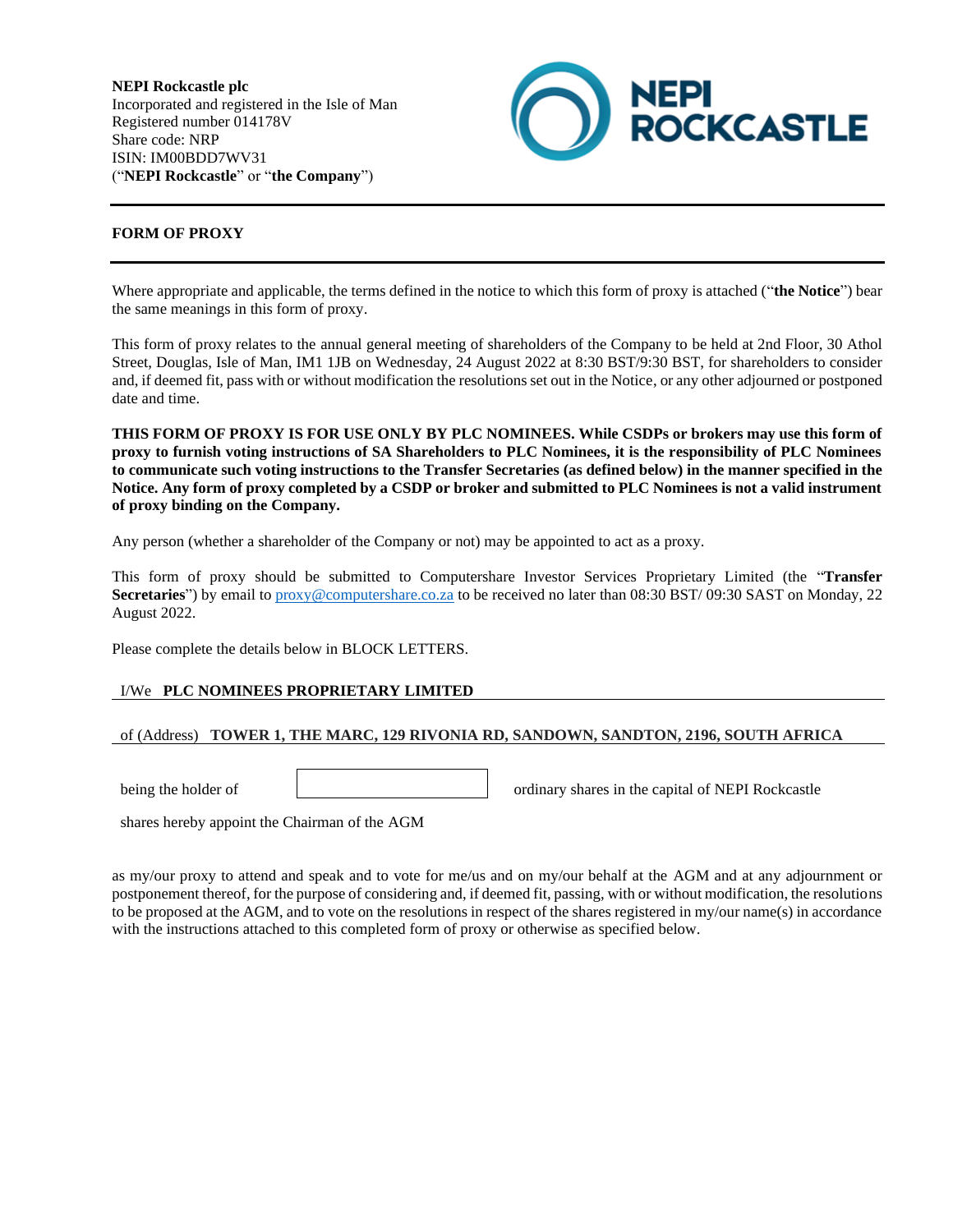|     |                                                                                               | Number of votes |          |          |
|-----|-----------------------------------------------------------------------------------------------|-----------------|----------|----------|
|     |                                                                                               | *For            | *Against | *Abstain |
| 1.  | <b>Resolution 1</b>                                                                           |                 |          |          |
|     | Re-election of the following Directors                                                        |                 |          |          |
|     |                                                                                               |                 |          |          |
|     | Resolution 1.1 Re-election of Marek Noetzel (Executive                                        |                 |          |          |
|     | Director)                                                                                     |                 |          |          |
|     | Resolution 1.2 Re-election of Antoine Dijkstra (Independent                                   |                 |          |          |
|     | <b>Non-Executive Director)</b><br>Resolution 1.2 Re-election of Andries de Lange (Independent |                 |          |          |
|     | <b>Non-Executive Director)</b>                                                                |                 |          |          |
| 2.  | <b>Resolution 2</b>                                                                           |                 |          |          |
|     | Re-appointment of members of the Audit Committee                                              |                 |          |          |
|     |                                                                                               |                 |          |          |
|     | Resolution 2.1 Re-election of Andreas Klingen (Chairman of                                    |                 |          |          |
|     | the Audit Committee)                                                                          |                 |          |          |
|     | Resolution 2.2 Re-election of Andre van der Veer                                              |                 |          |          |
|     | <b>Resolution 2.3 Re-election of Antoine Dijkstra</b>                                         |                 |          |          |
|     | <b>Resolution 2.4 Re-election of Ana-Maria Mihaescu</b>                                       |                 |          |          |
|     |                                                                                               |                 |          |          |
| 3.  | <b>Resolution 3</b>                                                                           |                 |          |          |
|     | Appointment of Auditor                                                                        |                 |          |          |
| 4.  | <b>Resolution 4</b>                                                                           |                 |          |          |
|     | Authorising Directors to determine Auditor's remuneration                                     |                 |          |          |
| 5.  | <b>Resolution 5</b>                                                                           |                 |          |          |
|     | Authorising Directors to determine Non-Executive Directors'                                   |                 |          |          |
|     | remuneration                                                                                  |                 |          |          |
| 6.  | <b>Resolution 6</b>                                                                           |                 |          |          |
|     | Authority to give effect to resolutions                                                       |                 |          |          |
| 7.  | <b>Resolution 7</b>                                                                           |                 |          |          |
| 8.  | General authority to issue shares for cash<br><b>Resolution 8</b>                             |                 |          |          |
|     | Specific authority to issue shares pursuant to a reinvestment                                 |                 |          |          |
|     | option                                                                                        |                 |          |          |
| 9.  | <b>Resolution 9</b>                                                                           |                 |          |          |
|     | General authority to repurchase shares                                                        |                 |          |          |
| 10. | Non-binding resolution 1                                                                      |                 |          |          |
|     | <b>Endorsement of Remuneration Policy</b>                                                     |                 |          |          |
| 11. | Non-binding resolution 2                                                                      |                 |          |          |
|     | <b>Endorsement of Remuneration Implementation Report</b>                                      |                 |          |          |

If no instructions are received as to how a vote is to be cast, we acknowledge that we will be deemed to have authorized our proxy to vote or abstain from voting as he/she thinks fit.

| Signed at                    | on this | day of | 2022. |
|------------------------------|---------|--------|-------|
|                              |         |        |       |
|                              |         |        |       |
| Assisted by (if applicable)_ |         |        |       |